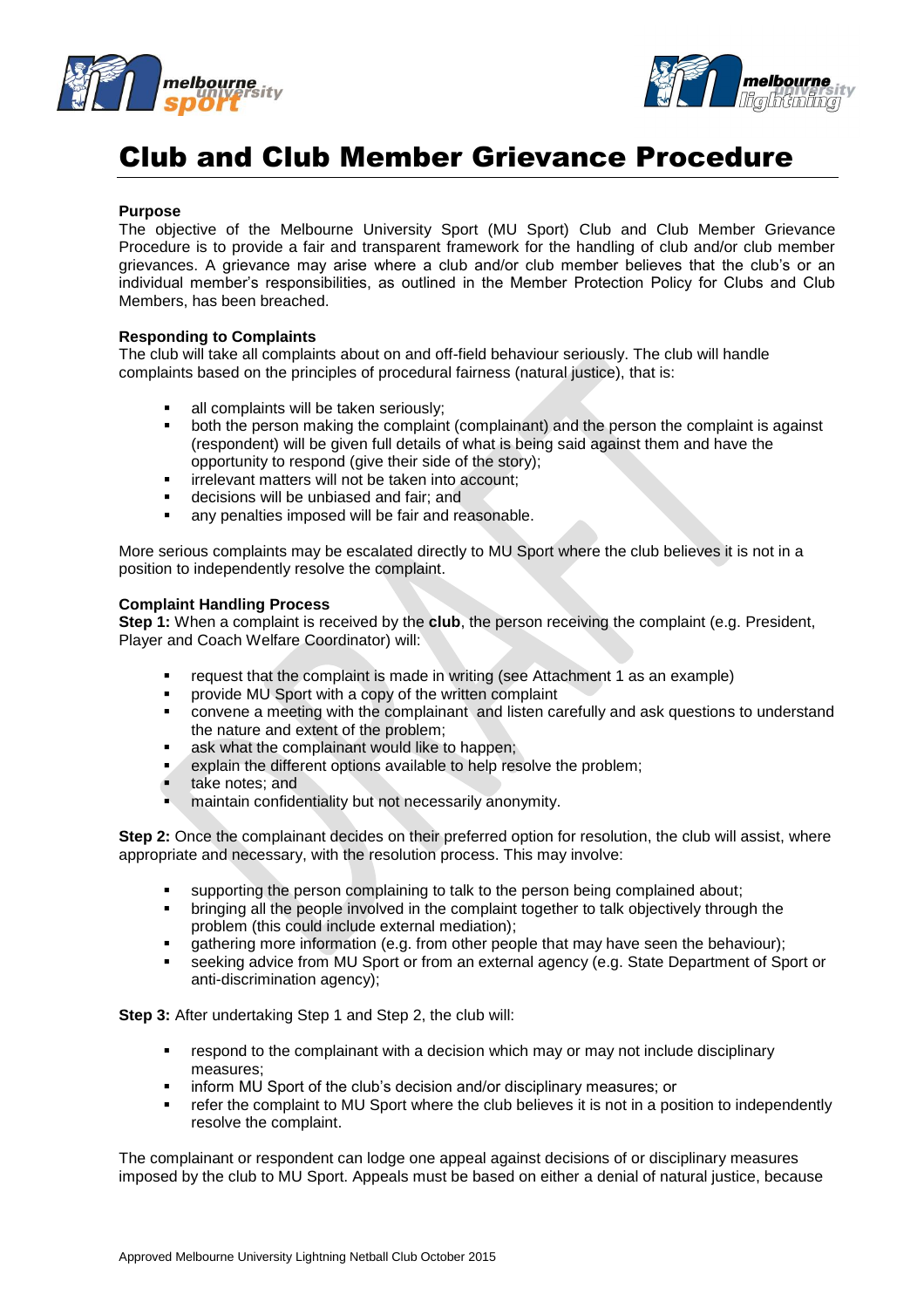of unjust or unreasonable disciplinary measure(s) being imposed, or on the grounds that the decision was not supported by the information/evidence presented and available to the decision maker/club.

**Step 4:** In situations where a complaint is referred directly to MU Sport without being heard by the club, the club will:

- **co-operate fully;**
- **EXECUTE:** ensure the complainant and respondent are not victimised;
- where applicable, ensure the complainant is not placed in an unsupervised situation with the respondent(s); and
- **act on MU Sport's recommendations.**

Where a complaint is referred directly to MU Sport, or where the complainant or respondent seek to appeal a club's decision, MU Sport will:

- gather information as it relates to the complaint and attempt to mediate a resolution as per Steps 1 and/or 2;
- where mediation is not successful, convene an independent Appeal Panel to hear the appeal;
- facilitate a hearing with the complainant and/or the respondent and the appeal panel in a timely manner;
- document the decision of the appeal panel and communicate to all parties involved.

MU Sport will seek 10 – 15 suitably qualified and/or experienced individuals to form a general Appeal Panel each year. Individuals may be past or present members of affiliated University sporting clubs, past or present members of University staff or individuals external to the University that are deemed to have a suitable skills-set to adjudicate on complaints. A panel of three (3) members will be convened to hear each appeal or complaint made directly to MU Sport.

*At any stage of the process, a person can seek advice from or lodge a complaint with an antidiscrimination commission or other external agency.*

#### **Disciplinary Measures**

Step 5: The club will take disciplinary action against a member or supporter found to have breached the University's Club and Club Member Codes of Behaviour, or other University-related policy, or where an individual has made false and/or malicious allegations. Any disciplinary measure imposed under the policy must be:

- applied consistent with any contractual rules and requirements;
- fair and reasonable;<br>based on the eviden
- based on the evidence and information presented and the seriousness of the breach;
- determined by our Constitution, By Laws and the rules of the game.

Possible measures that may be taken include:

- **•** verbal and/or written apology;
- counselling to address behaviour;
- withdrawal of any awards, placings, records, achievements bestowed in any tournaments, activities or events held or sanctioned by the club;
- suspension or termination of membership, participation or engagement in a role or activity;
- **a** fine; or
- any other form of discipline that our club considers reasonable and appropriate.

Where a complaint is referred directly to MU Sport, or an appeal is made to MU Sport, the Appeal Panel may also sanction disciplinary measures as outlined in Step 5.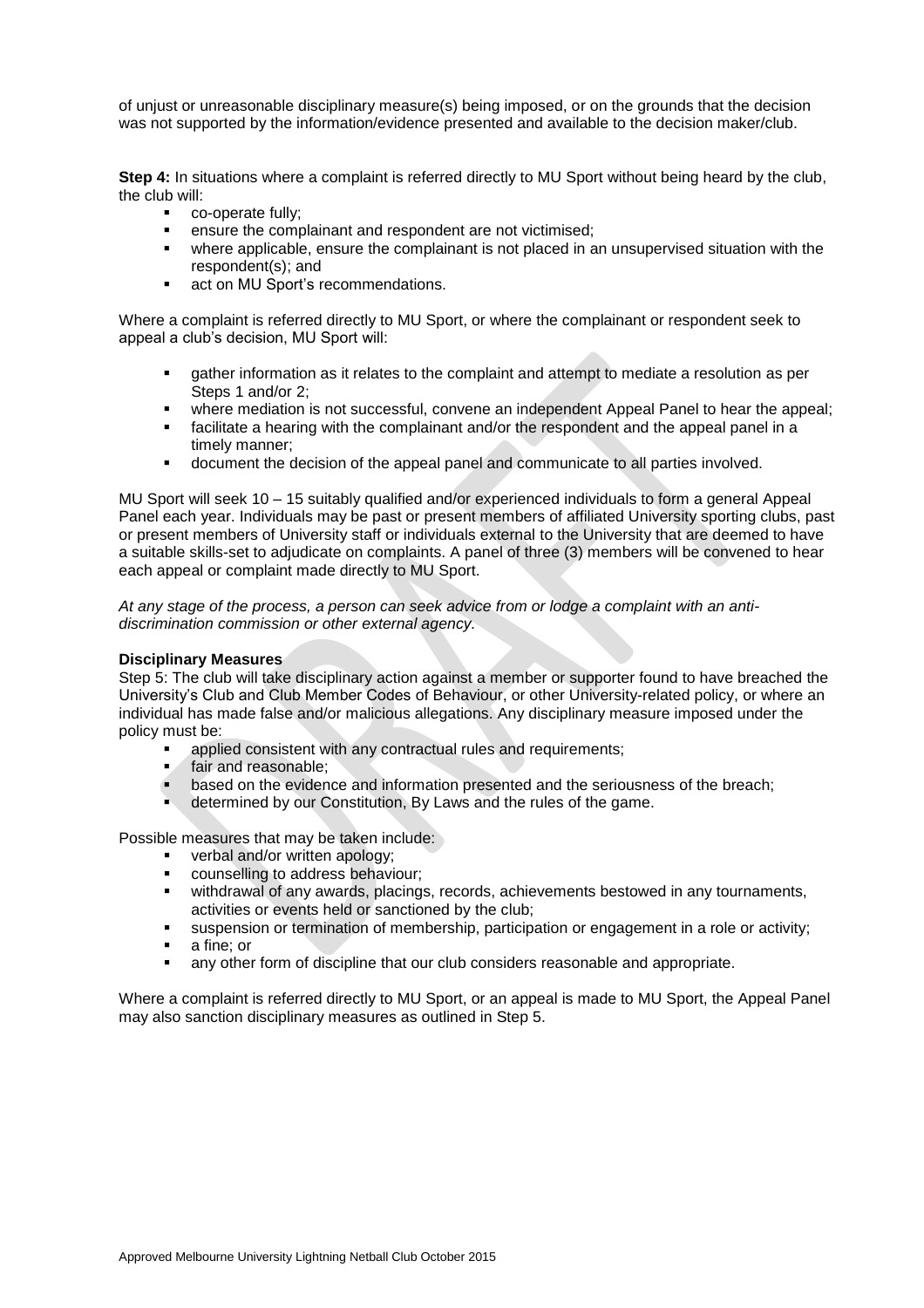**Diagram 1: Grievance Procedure Flow Chart**

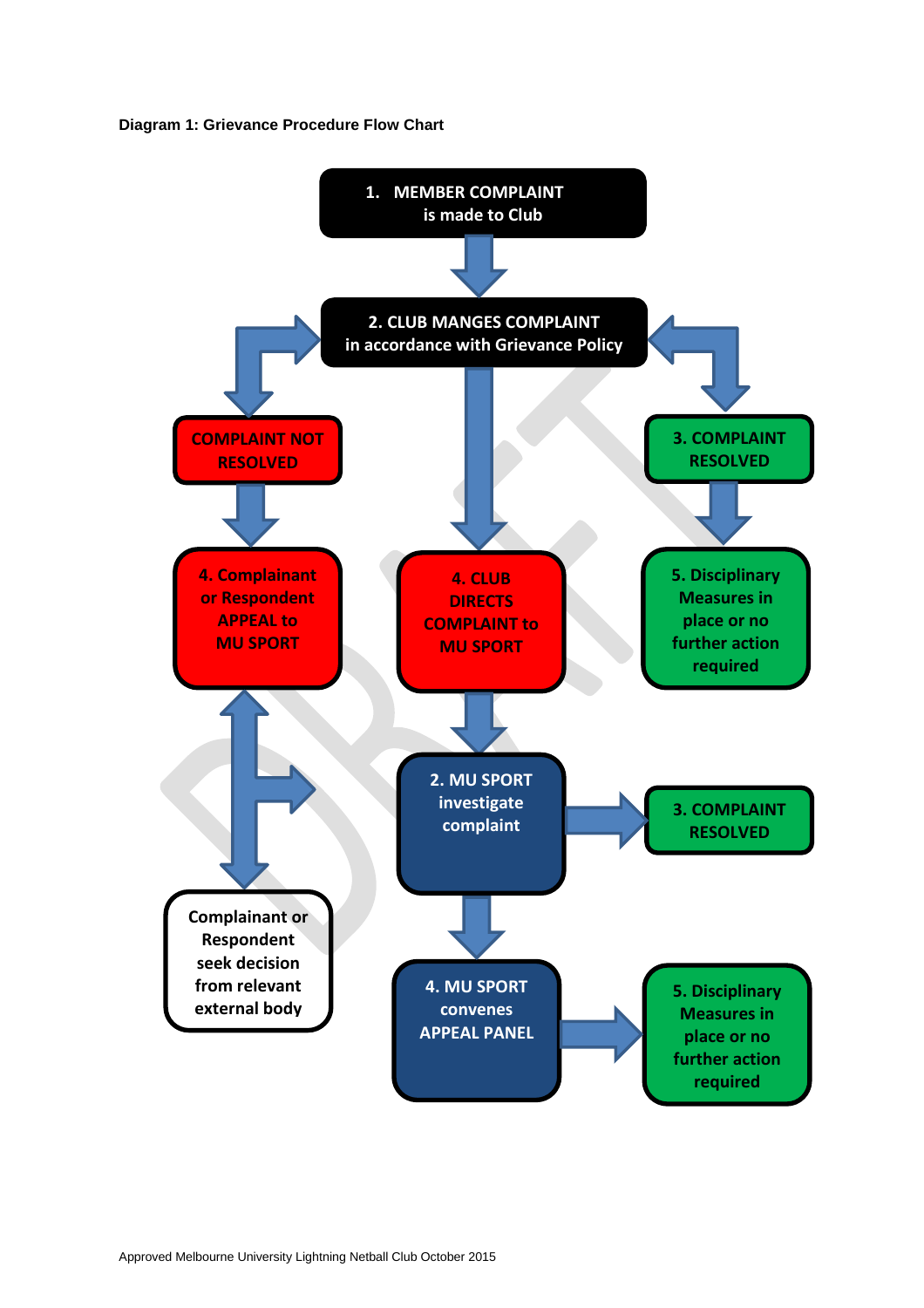### **Attachment 1: REPORTING FORMS**



## **RECORD OF COMPLAINT**

| <b>CLUB</b>                          | Melbourne University Lightning Netball Club | Date:                    |  |
|--------------------------------------|---------------------------------------------|--------------------------|--|
| receiving complaint                  |                                             |                          |  |
| Complainant's Name                   |                                             |                          |  |
| Complainant's contact<br>details     | Phone:                                      |                          |  |
|                                      | Email:                                      |                          |  |
| Complainant's<br>role/status in Club | □ Administrator (volunteer)                 | <b>D</b> Parent          |  |
|                                      | □ Athlete/player                            | □ Spectator              |  |
|                                      | Coach/Assistant Coach<br>$\Box$             | <b>Support Personnel</b> |  |
|                                      | Employee (paid)<br>П<br>u                   | Other                    |  |
|                                      | Official<br>$\Box$                          |                          |  |
| Name of person<br>complained about   |                                             |                          |  |
| Person complained                    | Administrator (volunteer)                   | <b>D</b> Parent          |  |
| about role/status in Club            | Athlete/player                              | Spectator                |  |
|                                      | Coach/Assistant Coach<br>Г                  | <b>Support Personnel</b> |  |
|                                      | Employee (paid)<br>□<br>П                   | Other                    |  |
|                                      | Official                                    |                          |  |
| Location/event of alleged<br>issue   |                                             |                          |  |
| Description of alleged<br>issue      |                                             |                          |  |